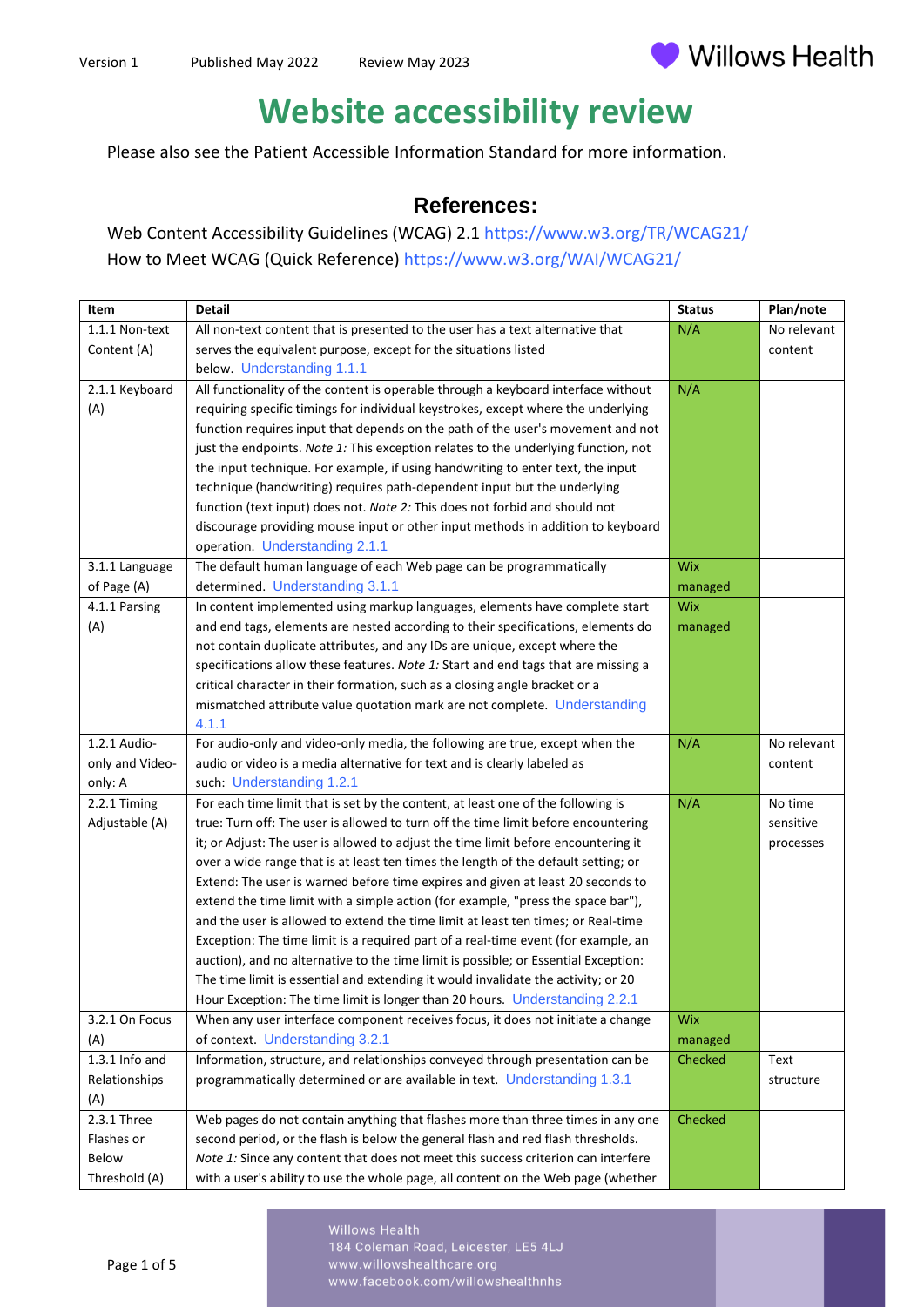

|                 | it is used to meet other success criteria or not) must meet this success criterion.  |            |             |
|-----------------|--------------------------------------------------------------------------------------|------------|-------------|
|                 | See Conformance Requirement 5: Non-Interference. Understanding 2.3.1                 |            |             |
| 3.3.1 Error     | If an input error is automatically detected, the item that is in error is identified | N/A        |             |
| Identification  | and the error is described to the user in text. Understanding 3.3.1                  |            |             |
| (A)             |                                                                                      |            |             |
| 1.4.1 Use of    | Color is not used as the only visual means of conveying information, indicating an   | N/A        |             |
| Color (A)       | action, prompting a response, or distinguishing a visual element. Note 1: This       |            |             |
|                 | success criterion addresses color perception specifically. Other forms of            |            |             |
|                 | perception are covered in 1.3 including programmatic access to color and other       |            |             |
|                 | visual presentation coding. Understanding 1.4.1                                      |            |             |
| 2.4.1 Bypass    | A mechanism is available to bypass blocks of content that are repeated on            | <b>Wix</b> |             |
| Blocks (A)      | multiple Web pages. Understanding 2.4.1                                              | managed    |             |
| 2.5.1 Pointer   | All functionality that uses multipoint or path-based gestures for operation can be   | <b>Wix</b> |             |
| Gestures (A)    | operated with a single pointer without a path-based gesture, unless a multipoint     | managed    |             |
|                 | or path-based gesture is essential. Understanding 2.5.1                              |            |             |
| 2.1.2 No        | If keyboard focus can be moved to a component of the page using a keyboard           | <b>Wix</b> |             |
| Keyboard Trap   | interface, then focus can be moved away from that component using only a             | managed    |             |
| (A)             | keyboard interface, and, if it requires more than unmodified arrow or tab keys or    |            |             |
|                 | other standard exit methods, the user is advised of the method for moving focus      |            |             |
|                 | away. Note 1: Since any content that does not meet this success criterion can        |            |             |
|                 | interfere with a user's ability to use the whole page, all content on the Web page   |            |             |
|                 | (whether it is used to meet other success criteria or not) must meet this success    |            |             |
|                 | criterion. See Conformance Requirement 5: Non-Interference. Understanding            |            |             |
| 3.1.2 Language  | 2.1.2<br>The human language of each passage or phrase in the content can be          | <b>Wix</b> |             |
| of Parts (AA)   | programmatically determined except for proper names, technical terms, words of       |            |             |
|                 | indeterminate language, and words or phrases that have become part of the            | managed    |             |
|                 | vernacular of the immediately surrounding text. Understanding 3.1.2                  |            |             |
| 4.1.2 Name,     | For all user interface components (including but not limited to: form elements,      | Wix        |             |
| Role, Value (A) | links and components generated by scripts), the name and role can be                 | managed    |             |
|                 | programmatically determined; states, properties, and values that can be set by       |            |             |
|                 | the user can be programmatically set; and notification of changes to these items     |            |             |
|                 | is available to user agents, including assistive technologies. Note 1: This success  |            |             |
|                 | criterion is primarily for Web authors who develop or script their own user          |            |             |
|                 | interface components. For example, standard HTML controls already meet this          |            |             |
|                 | success criterion when used according to specification. Understanding 4.1.2          |            |             |
| 1.2.2 Captions  | Captions are provided for all audio content in synchronized media, except when       | N/A        | No relevant |
| (A)             | the media is a media alternative for text and is clearly labeled as                  |            | content     |
|                 | such. Understanding 1.2.2                                                            |            |             |
| 2.2.2 Pause,    | For moving, blinking, scrolling, or auto-updating information, all of the following  | N/A, Wix   |             |
| Stop, Hide (A)  | are true: Moving, blinking, scrolling: For any moving, blinking or scrolling         | Managed    |             |
|                 | information that (1) starts automatically, (2) lasts more than five seconds, and (3) |            |             |
|                 | is presented in parallel with other content, there is a mechanism for the user to    |            |             |
|                 | pause, stop, or hide it unless the movement, blinking, or scrolling is part of an    |            |             |
|                 | activity where it is essential; and Auto-updating: For any auto-updating             |            |             |
|                 | information that (1) starts automatically and (2) is presented in parallel with      |            |             |
|                 | other content, there is a mechanism for the user to pause, stop, or hide it or to    |            |             |
|                 | control the frequency of the update unless the auto-updating is part of an activity  |            |             |
|                 | where it is essential. Understanding 2.2.2                                           |            |             |
| 3.2.2 On Input  | Changing the setting of any user interface component does not automatically          | Wix        |             |
| (A)             | cause a change of context unless the user has been advised of the behavior           | managed    |             |
|                 | before using the component. Understanding 3.2.2                                      |            |             |
| 1.3.2           | When the sequence in which content is presented affects its meaning, a correct       | N/A        |             |
| Meaningful      | reading sequence can be programmatically determined. Understanding 1.3.2             |            |             |
| Sequence (A)    |                                                                                      |            |             |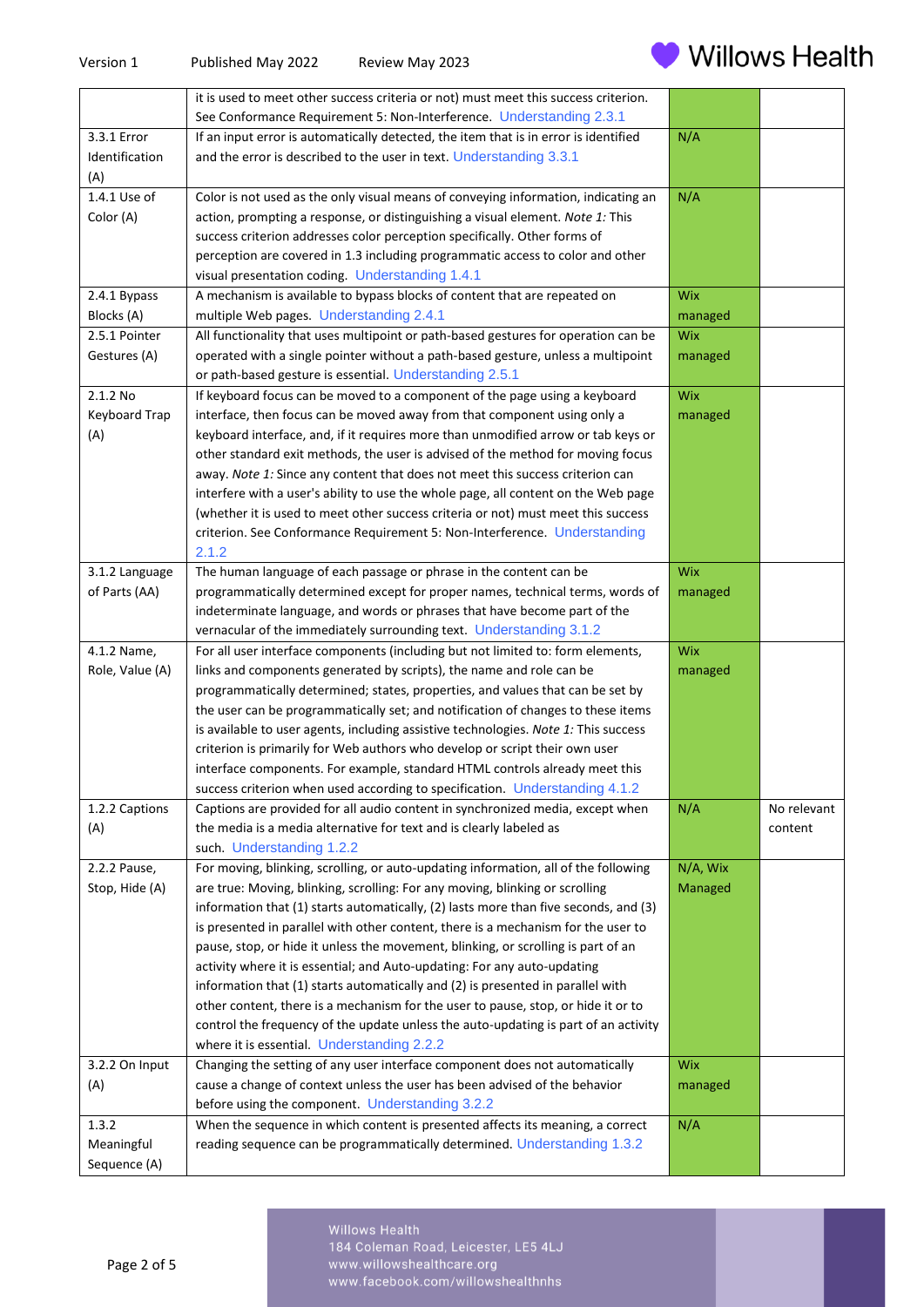

| 3.3.2 Labels or      | Labels or instructions are provided when content requires user                       | N/A     |              |
|----------------------|--------------------------------------------------------------------------------------|---------|--------------|
| Instructions (A)     | input. Understanding 3.3.2                                                           |         |              |
| 1.4.2 Audio          | If any audio on a Web page plays automatically for more than 3 seconds, either a     | N/A     | No           |
| Control (A)          | mechanism is available to pause or stop the audio, or a mechanism is available to    |         | autoplay     |
|                      | control audio volume independently from the overall system volume level. Note        |         | content      |
|                      | 1: Since any content that does not meet this success criterion can interfere with a  |         |              |
|                      | user's ability to use the whole page, all content on the Web page (whether or not    |         |              |
|                      | it is used to meet other success criteria) must meet this success criterion. See     |         |              |
|                      | Conformance Requirement 5: Non-Interference. Understanding 1.4.2                     |         |              |
| 2.4.2 Page           | Web pages have titles that describe topic or purpose. Understanding 2.4.2            | Checked |              |
| Titled (A)           |                                                                                      |         |              |
| 2.5.2 Pointer        | For functionality that can be operated using a single pointer, at least one of the   | N/A     | No gesture   |
| Cancellation (A)     | following is true: No Down-Event: The down-event of the pointer is not used to       |         | controls     |
|                      | execute any part of the function; Abort or Undo: Completion of the function is on    |         |              |
|                      | the up-event, and a mechanism is available to abort the function before              |         |              |
|                      | completion or to undo the function after completion; Up Reversal: The up-event       |         |              |
|                      | reverses any outcome of the preceding down-event; Essential: Completing the          |         |              |
|                      | function on the down-event is essential. Understanding 2.5.2                         |         |              |
| 4.1.3 Status         | In content implemented using markup languages, status messages can be                | Wix/    |              |
| Messages (AA)        | programmatically determined through role or properties such that they can be         | browser |              |
|                      | presented to the user by assistive technologies without receiving                    | managed |              |
|                      | focus. Understanding 4.1.3                                                           |         |              |
| 1.2.3 Audio          | An alternative for time-based media or audio description of the video content is     | N/A     | No relevant  |
| Description or       | provided for synchronized media, except when the media is a media alternative        |         | content      |
| Media                | for text and is clearly labeled as such. Understanding 1.2.3                         |         |              |
| Alternative (A)      |                                                                                      |         |              |
| 3.2.3                | Navigational mechanisms that are repeated on multiple Web pages within a set         | Wix     |              |
| Consistent           | of Web pages occur in the same relative order each time they are repeated,           | managed |              |
| Navigation (AA)      | unless a change is initiated by the user. Understanding 3.2.3                        |         |              |
| 1.3.3 Sensory        | Instructions provided for understanding and operating content do not rely solely     | Checked | Instructions |
| Characteristics      | on sensory characteristics of components such as shape, color, size, visual          |         | all in text  |
| (A)                  | location, orientation, or sound. Note 1: For requirements related to color, refer to |         |              |
|                      | 1.4. Understanding 1.3.3                                                             |         |              |
| 3.3.3 Error          | If an input error is automatically detected and suggestions for correction are       | N/A     |              |
| Suggestion (AA)      | known, then the suggestions are provided to the user, unless it would jeopardize     |         |              |
|                      | the security or purpose of the content. Understanding 3.3.3                          |         |              |
| 1.4.3 Contrast       | The visual presentation of text and images of text has a contrast ratio of at least  | N/A     | No relevant  |
| (Minimum)            | 4.5:1, except for the following: Understanding 1.4.3                                 |         | content      |
| (AA)                 |                                                                                      |         |              |
| 2.4.3 Focus          | If a Web page can be navigated sequentially and the navigation sequences affect      | Wix     |              |
| Order (A)            | meaning or operation, focusable components receive focus in an order that            | managed |              |
|                      | preserves meaning and operability. Understanding 2.4.3                               |         |              |
| 2.5.3 Label in       | For user interface components with labels that include text or images of text, the   | Wix     |              |
| Name (A)             | name contains the text that is presented visually. Understanding 2.5.3               | managed |              |
| 2.1.4 Character      | If a keyboard shortcut is implemented in content using only letter (including        | N/A     |              |
| <b>Key Shortcuts</b> | upper- and lower-case letters), punctuation, number, or symbol characters, then      |         |              |
| (A)                  | at least one of the following is true: Understanding 2.1.4                           |         |              |
| 1.2.4 Captions       | Captions are provided for all live audio content in synchronized                     | N/A     | No relevant  |
| (Live) (AA)          | media. Understanding 1.2.4                                                           |         | content      |
| 3.2.4                | Components that have the same functionality within a set of Web pages are            | N/A     | No relevant  |
| Consistent           | identified consistently. Understanding 3.2.4                                         |         | content      |
| Identification       |                                                                                      |         |              |
| (AA)                 |                                                                                      |         |              |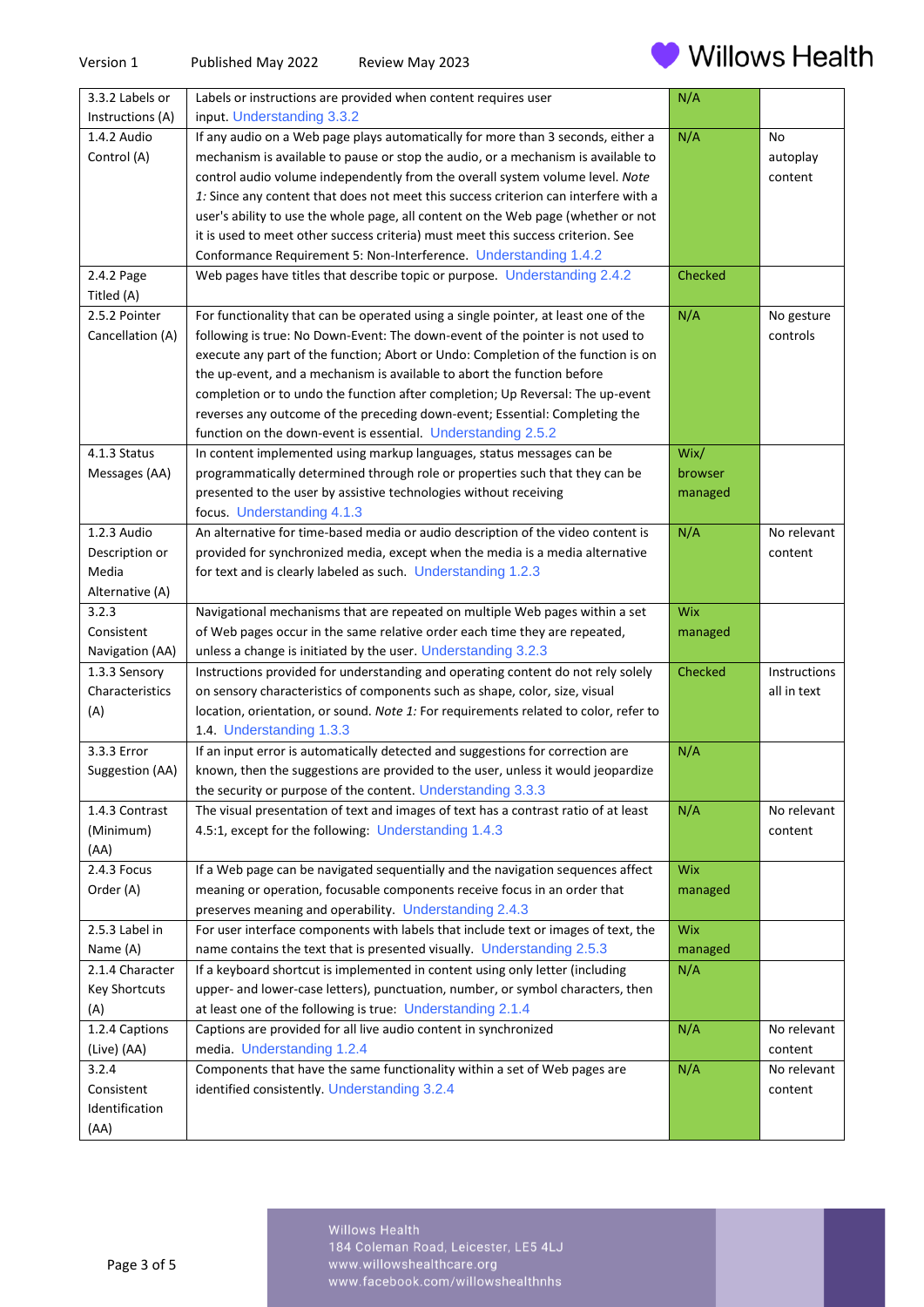

| 1.3.4            | Content does not restrict its view and operation to a single display orientation,                                                                  | Wix            |              |
|------------------|----------------------------------------------------------------------------------------------------------------------------------------------------|----------------|--------------|
| Orientation      | such as portrait or landscape, unless a specific display orientation is                                                                            | managed        |              |
| (AA)             | essential. Understanding 1.3.4                                                                                                                     |                |              |
| 3.3.4 Error      | For Web pages that cause legal commitments or financial transactions for the                                                                       | Wix/Form       |              |
| Prevention       | user to occur, that modify or delete user-controllable data in data storage                                                                        | builder        |              |
| (Legal,          | systems, or that submit user test responses, at least one of the following is                                                                      | managed        |              |
| Financial, Data) | true: Reversible: Submissions are reversible. Checked: Data entered by the user is                                                                 |                |              |
| (AA)             | checked for input errors and the user is provided an opportunity to correct them.                                                                  |                |              |
|                  | Confirmed: A mechanism is available for reviewing, confirming, and correcting                                                                      |                |              |
|                  | information before finalizing the submission. Understanding 3.3.4                                                                                  |                |              |
| 1.4.4 Resize     | Except for captions and images of text, text can be resized without assistive                                                                      | <b>Browser</b> |              |
|                  |                                                                                                                                                    |                |              |
| text (AA)        | technology up to 200 percent without loss of content or                                                                                            | managed        |              |
|                  | functionality. Understanding 1.4.4                                                                                                                 |                |              |
| 2.4.4 Link       | The purpose of each link can be determined from the link text alone or from the                                                                    | Checked        |              |
| Purpose (In      | link text together with its programmatically determined link context, except                                                                       |                |              |
| Context) (A)     | where the purpose of the link would be ambiguous to users in                                                                                       |                |              |
|                  | general. Understanding 2.4.4                                                                                                                       |                |              |
| 2.5.4 Motion     | Functionality that can be operated by device motion or user motion can also be                                                                     | N/A            | No gesture   |
| Actuation (A)    | operated by user interface components and responding to the motion can be                                                                          |                | controls     |
|                  | disabled to prevent accidental actuation, except when: Understanding 2.5.4                                                                         |                |              |
| 1.2.5 Audio      | Audio description is provided for all video content in synchronized                                                                                | N/A            | No relevant  |
| Description      | media. Understanding 1.2.5                                                                                                                         |                | content      |
| (AA)             |                                                                                                                                                    |                |              |
| 1.3.5 Identify   | The purpose of each input field collecting information about the user can be                                                                       | Checked        |              |
| Input Purpose    | programmatically determined when: The input field serves a purpose identified in                                                                   |                |              |
| (AA)             | the Input Purposes for User Interface Components section; and The content is                                                                       |                |              |
|                  | implemented using technologies with support for identifying the expected                                                                           |                |              |
|                  | meaning for form input data. Understanding 1.3.5                                                                                                   |                |              |
| 1.4.5 Images of  | If the technologies being used can achieve the visual presentation, text is used to                                                                | N/A            | Info in text |
| Text (AA)        | convey information rather than images of text except for the                                                                                       |                | form         |
|                  | following: Customizable: The image of text can be visually customized to the                                                                       |                |              |
|                  | user's requirements; Essential: A particular presentation of text is essential to the                                                              |                |              |
|                  | information being conveyed. Understanding 1.4.5                                                                                                    |                |              |
| 2.4.5 Multiple   | More than one way is available to locate a Web page within a set of Web pages                                                                      | N/A            | No relevant  |
| Ways (AA)        | except where the Web Page is the result of, or a step in, a                                                                                        |                | content      |
|                  | process. Understanding 2.4.5                                                                                                                       |                |              |
| 2.4.6 Headings   | Headings and labels describe topic or purpose. Understanding 2.4.6                                                                                 | Checked        |              |
| and Labels (AA)  |                                                                                                                                                    |                |              |
| 2.4.7 Focus      | Any keyboard operable user interface has a mode of operation where the                                                                             | <b>Browser</b> |              |
| Visible (AA)     | keyboard focus indicator is visible. Understanding 2.4.7                                                                                           | managed        |              |
| 1.4.10 Reflow    |                                                                                                                                                    |                |              |
| (AA)             |                                                                                                                                                    |                |              |
| 1.4.11 Non-text  | Content can be presented without loss of information or functionality, and                                                                         | Checked        |              |
|                  | without requiring scrolling in two dimensions for: Understanding 1.4.10                                                                            |                |              |
|                  | The visual presentation of the following have a contrast ratio of at least 3:1                                                                     | Wix            |              |
| Contrast (AA)    | against adjacent color(s): Understanding 1.4.11                                                                                                    | managed        |              |
| 1.4.12 Text      | In content implemented using markup languages that support the following text                                                                      | Wix/browser    |              |
| Spacing (AA)     | style properties, no loss of content or functionality occurs by setting all of the                                                                 | managed        |              |
|                  | following and by changing no other style property Line height (line spacing) to at                                                                 |                |              |
|                  | least 1.5 times the font size; Spacing following paragraphs to at least 2 times the                                                                |                |              |
|                  | font size; Letter spacing (tracking) to at least 0.12 times the font size; Word                                                                    |                |              |
|                  | spacing to at least 0.16 times the font size.: Understanding 1.4.12                                                                                |                |              |
| 1.4.13 Content   | Where receiving and then removing pointer hover or keyboard focus triggers                                                                         | Wix            |              |
| on Hover or      | additional content to become visible and then hidden, the following are true:                                                                      | managed        |              |
| Focus (AA)       | Dismissible: A mechanism is available to dismiss the additional content without                                                                    |                |              |
|                  | moving pointer hover or keyboard focus, unless the additional content<br>communicates an input error or does not obscure or replace other content; |                |              |